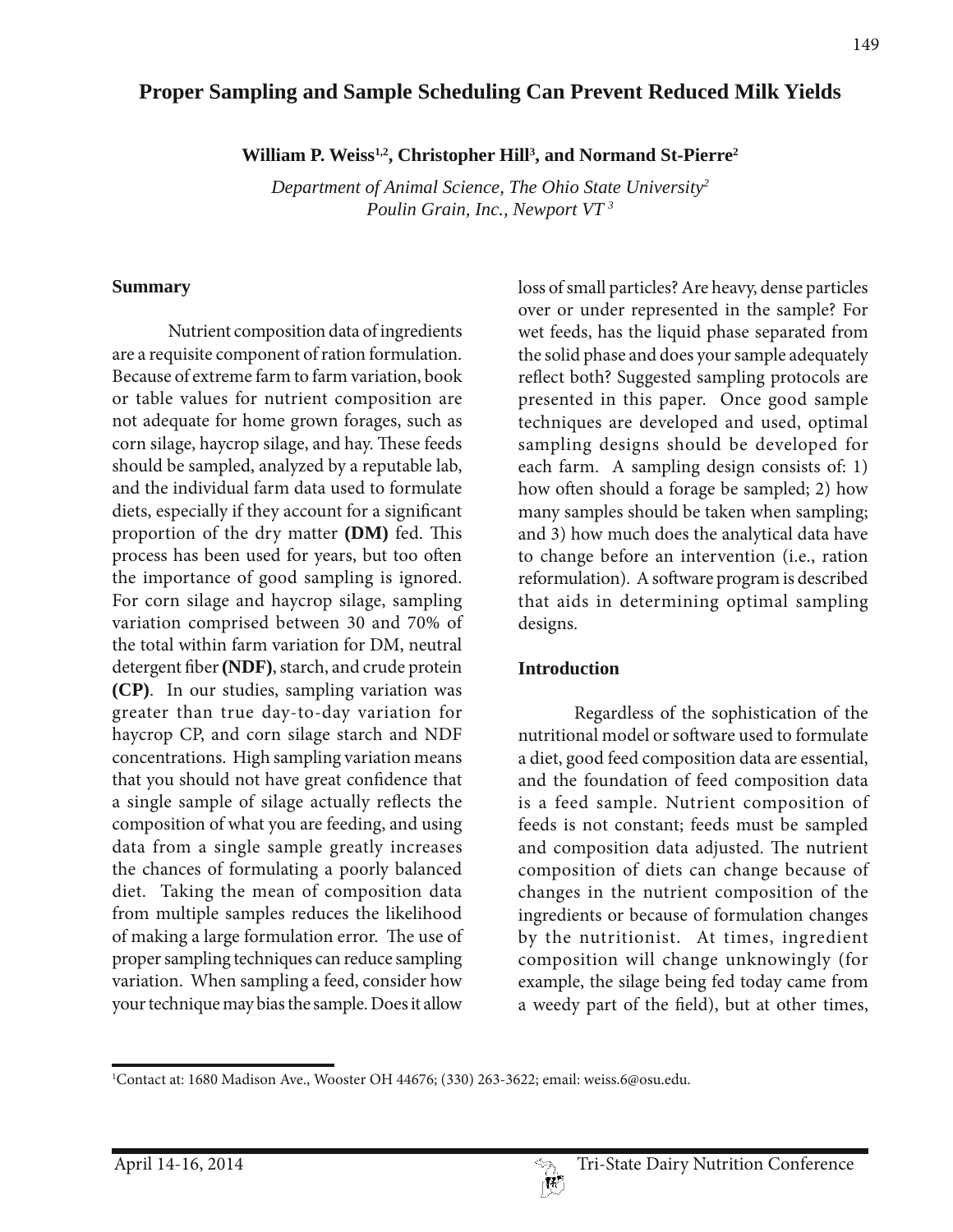compositional changes may be expected (for example, a new load of hay was purchased or a new truckload of distillers grain was delivered). Ideally, a change in diet formulation results in a planned change in diet composition or the change was designed to maintain the nutrient profile while changing the ingredient make-up of the diet. However, if a diet is reformulated based on bad feed composition data, the nutrient composition of the diet will change and the diet will not have the expected nutrient profile. This paper will discuss the importance of good sampling in diet formulation and provide some advice on good sampling techniques and proper sampling design.

## **Is Sampling Error an Issue?**

An ideal sample perfectly reflects the population from which it was taken. If you ground and analyzed an entire 1000 lb bale of hay and it was 19% CP, you would know the exact protein concentration of the hay (assuming the analysis was perfect), but you would have nothing left to feed. On the other hand, if you took a perfect 0.25 lb sample of hay from a 1000 lb bale and assayed it, you would know the hay contained 19% CP and still would have about 1000 lb of hay left to feed. However, if the sample was not perfect, you could obtain a CP concentration of 17 or perhaps 23%. If either of those values were used to formulate the diet, the resulting diet would not contain the desired concentration of CP.

The heterogeneity of the nutrient composition of the physical components of a feed is a major factor (probably the most important factor) related to the ability to obtain a representative sample. If a feedstuff is comprised of nutritionally uniform particles, obtaining a biased sample would in fact be extremely difficult. For example, suppose that you are sampling a container of salt (sodium

chloride) that is a blend of large salt crystals and fines (salt dust), if your sample contained only large crystals or only salt dust, upon assay both samples would have about 39% sodium and 61% chloride because the individual particles of salt are nutritionally homogeneous. Many common feedstuffs, however, are comprised of physical components that are extremely heterogeneous with respect to nutritional composition. Corn silage has particles of cob, grain, leaves and stalks. The different plant components are in particles of different size and shape and have different nutrient composition (Table 1). If your sample contained a similar proportion of particles from the various plant parts as did the silage, your sample should reflect the nutrient composition of the silage as a whole. However, if your sample contained more or less stalk than the actual population (for example, small pieces of silage fell out of your hand before you put the sample in the bag, enriching the stalk portion of the sample), concentrations of starch and NDF and in vitro NDF digestibility values could change substantially (Table 2).

The concentrations of NDF in corn silage on 2 commercial dairy farms over a 14 day period are shown in Figure 1. Each data point represents a value from a single analysis of a single daily sample. From Figure 1, one could reach the conclusion that the corn silage on Farm 1 is relatively consistent with respect to NDF because its range was only 4 percentage units or about  $\pm 2$  percentage units from the mean. Corn silage from Farm 2 appears much more variable (range of 10 percentage units). An alternative and just as plausible explanation to the data in Figure 1 is that the day-to-day variation is not caused by the silage actually changing but rather by unrepresentative samples. Perhaps the person taking the samples from Farm 1 was just a better sampler than the person taking samples from Farm 2. The usual way we sample forages does not allow separating sampling variation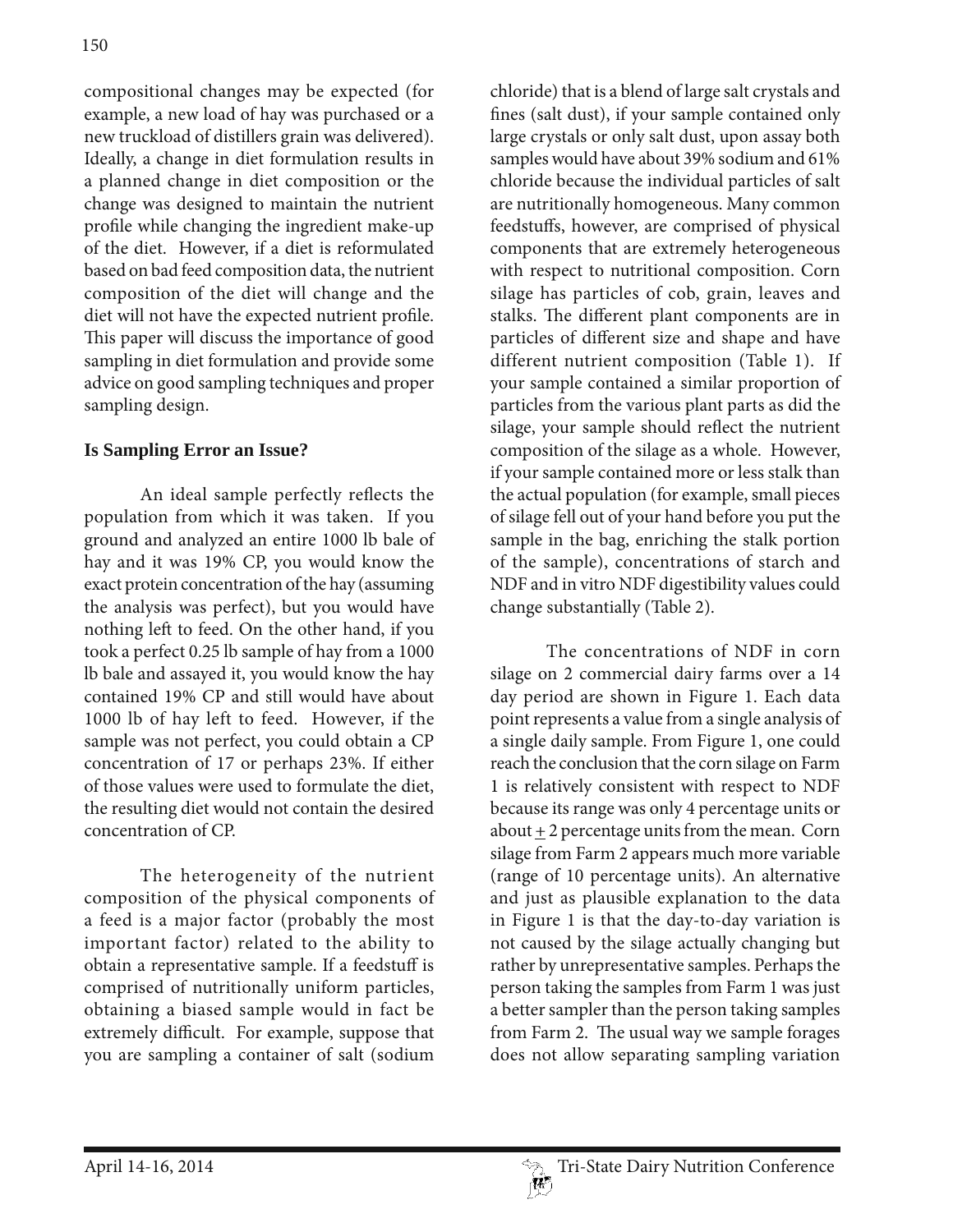from real day-to-day variation. If you were formulating diets for Farm 2 (Figure 1), and you sampled on day 4, you would formulate a diet assuming the corn silage had 42% NDF. If you sampled again on day 14, you would reformulate the diet assuming the silage had 33% NDF. The silage may have actually changed; however, just as plausibly, the silage never changed and actually contains about 38% NDF.

To determine whether sampling error is a major issue in the field, we undertook a project in which corn silages and haycrop silages were sampled over 14 consecutive days on farms located near Wooster, OH (5 for corn silage and 4 for haycrop) and Ferrisburgh VT (3 for corn silage and 4 for haycrop). Every day, 2 independent samples of each silage were taken on each farm. Those samples were sent to the OARDC Dairy Nutrition Lab and analyzed in duplicate using standard wet chemistry methods for DM, NDF, starch (corn silage only), and CP (haycrop only). This resulted in 4 values for each analyte per farm per day (2 farm duplicates x 2 lab duplicates x 14 days x 8 farms = 448 analyses per silage type). This design (multiple farms, multiple days, duplicate samples, and duplicate assays) allowed us to partition the overall variation (within a silage type) into that caused by farm, sampling, and analytical. Any variation remaining was assumed to be true day-to-day variation.

As expected, farm-to-farm variation for all measured nutrients in both corn silage and haycrop silage was the greatest contributor to overall variation (Figure 2). Farm contributed between about 70 and 90% of the total variation. Although farm is by far the greatest contributor to variation, it really is not that important. Large farm-to-farm variation means that you should not take data from corn silage or haycrop silage collected on one farm and use it to formulate diets on another farm. Most nutritionists are well

aware of that. Because farm-to-farm variation was not of major importance, we expressed analytical, sampling, and day-to-day variation as a percent of total within farm variation (Figure 3). With the exception of corn silage DM, analytical variation usually comprised 10% or less of the total within farm variation. Because the same procedure is used to measure DM in all feeds, the high analytical variation for corn silage DM was likely caused by subsampling error. The DM concentrations of the components of corn silage are extremely different. The average DM concentration of the ear (cob, husk, and grain) portion of corn silage is about twice as high as the DM concentration of the stover portion of silage (Hunt et al., 1989). Overall, these data suggest that analytical (or lab) variation is not a major contributor to within farm variation. However, only one lab (a research scale lab) was evaluated. Lab variation may be more or less with other labs. Sampling variation ranged from about 30 to 70% of the total within farm variation, and it was the major source of within farm variation for NDF and starch in corn silage and CP in haycrop silage. True day-to-day variation ranged from about 20 to 65% of total within farm variation, but it was especially important for DM concentraitons in both corn silage and haycrop silage and for NDF concentration in haycrop silage (Figure 4). True day-to-day variation in haycrop silage and corn silage is expected. The DM concentration of haycrop silage at the time of harvest can change over very short periods of time because of drying conditions. Multiple fields (with different drying rates) could be represented and moisture content can change because of precipitation during storage for both haycrop and corn silage depending on storage method. The proportion of within farm variation caused by day-to-day changes also was high for haycrop NDF concentration. This could be caused by multiple fields or cuttings being represented over the sampling period. Within field variation of NDF concentrations also could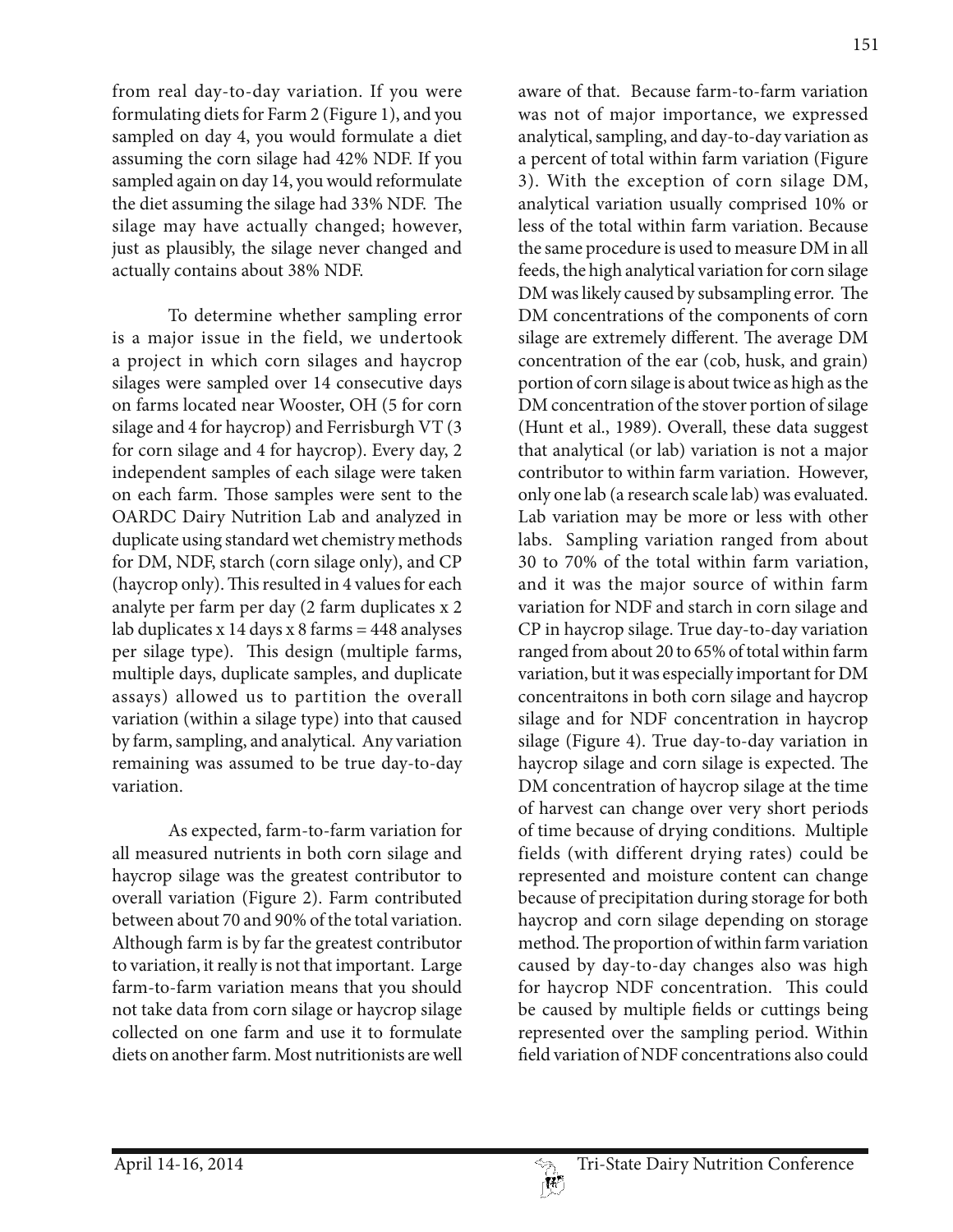be high because of changing proportions of grass and legume within the field that the silage was grown.

The very large contribution that sampling makes to within farm variation has important ramifications for ration formulation. First, high sampling variation means that a single sample of a silage is probably not a good representation of the actual silage; multiple samples are needed to obtain an accurate nutrient description of the silage. Second, high sample variation means that very often what appears to be a change in silage composition (e.g., comparing data from a sample of corn silage taken in May to one in April) actually did not occur. A nutritionist may reformulate a diet because of an apparent change in forage composition when the silage actually did not change. This reformulation based on bad data could result in a poorly balanced diet and a loss in milk yield or perhaps an increase in health problems, such as ruminal acidosis.

### **What Can Be Done About Sampling Error?**

Sampling error could be eliminated by using a sampling protocol that always results in perfectly representative samples. Although this is likely an unobtainable goal, sampling techniques often can be improved which should reduce sampling error. We sample physical components of a feed (e.g., a piece of corn cob); we do not sample specific nutrients (e.g., a piece of CP). Therefore sampling procedures that allow for segregation of different particles will increase sampling variation if the different particles have different nutrient composition. Corn silage is arguably the most difficult feedstuff to sample properly. It is comprised of particles that differ greatly in shape, size, density, and nutrient composition. Sampling techniques that can result in an enrichment of specific types of particles include pulling a handful of silage from a face of a bag or bunker

silo. Not only should the face of a bunker silo never be sampled because of the real risk of getting killed by a silage avalanche, it also can result in a biased sample. Longer pieces (usually leaves and stalks) can be stuck in the silage mass and the handful of silage you pull away will be enriched with smaller particles (likely higher starch particles) and contain fewer large pieces (likely high in NDF). Removing a sample with your palm facing down allows smaller particles to drop away, which could reduce the starch concentration of the sample and enrich its NDF concentration. Because of size and density, with movement, larger particles tend to rise to the top of a pile and small particles migrate to the bottom. Not sampling all the vertical strata of a pile could result in a biased sample.

Feeds other than corn silage also present sampling challenges. The liquid and solid phases of wet byproducts, such as wet brewers and wet distillers grains, can separate during storage. The liquid phase is obviously enriched in water compared with the solid phase, but the 2 phases also differ in NDF and total, soluble, and undegradable CP concentrations. For these feeds, using sampling techniques that ensures the sample contains similar proportions of liquid and solid as the feed is essential. Smaller, less dense particles of ground hay, especially legume hay, are enriched in CP and nonfiber carbohydrate. Rolled high moisture corn and cob meal have particles of cob (high fiber, less dense) and particles of grain which can segregate if the meal is removed from the silo and piled prior to sampling and feeding.

To our knowledge, a scientific study comparing the accuracy (i.e., how well the sample reflects the feed) and sampling variation of various sampling techniques for silages and other feeds has not been conducted. Although we do not have data showing that our method is better than other methods, we think that it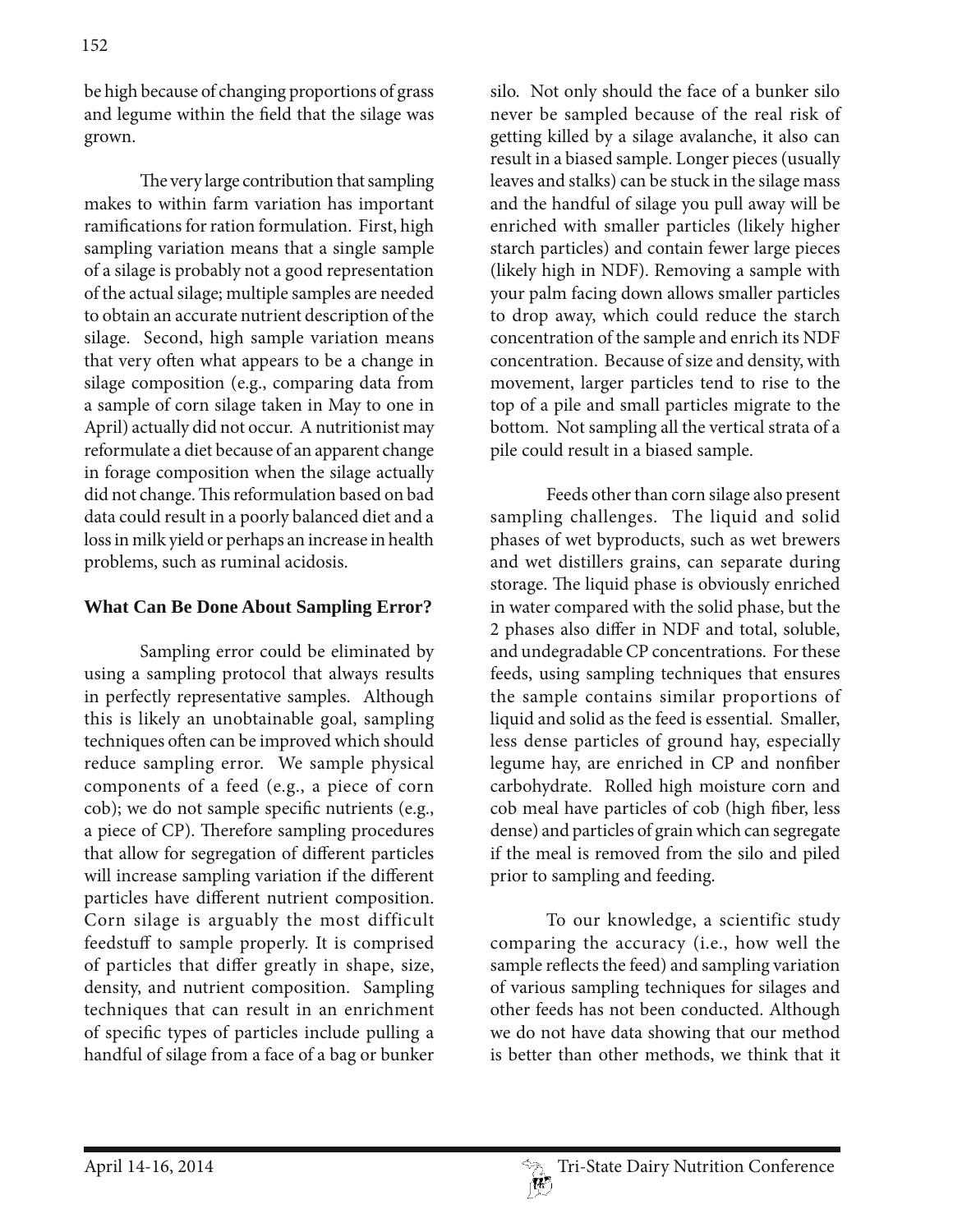reduces many potential sampling biases. The protocols may seem laborious (and some of them are), but obtaining a good sample is absolutely essential to ration formulation.

## **Sampling from Bunker Silos**

- 1. Do not sample directly from the face because of risk of a cave-in. All sampling should be done from a distance from the face of at least twice the height of the face (if the silo is 15 ft tall, stay at least 30 ft away from the face).
- 2. If silage is removed from the face by an end loader and directly put into the mixer wagon, the best approach would be to put several hundred pounds of silage into a clean mixer, mix for several minutes, and then discharge the contents. Take a clean 5 gal bucket and collect 10 to 15 handfuls of silage from the discharged pile, making sure to withdraw your hand from the pile with your palm facing upward. Put the handfuls into the bucket. Mix the samples within the bucket and dump the contents on a clean, smooth surface (e.g., sheet of plastic on the ground). Divide the pile into 4 or 5 sections similar to cutting a pie (the number of slices depends on the amount of sample in the bucket), and then remove all the contents of one of the slices and put it into a sample bag to send to the lab. Make sure to collect all the fines from the slice. The smaller the subsample, the less likely it will represent the feed. The sample sent to the lab should be at least the size of a softball (increase or decrease the number of slices to obtain an appropriately sized subsample). Also, be leery of putting a subsample into small sample bags. Forcing a sample into a small bag could easily enrich the sample with large pieces while smaller pieces drop to the ground.
- 3. If you are unwilling or unable to use the mixer wagon to blend the silage, the silage should be sampled from the loader bucket. Take a clean 5 gal bucket and collect about 5 handfuls of silage from across the loader making sure to withdraw your hand from the pile with your palm facing upward. Put the handfuls into the bucket. Repeat the same process on at least 2 or 3 loader buckets, putting all the samples in the same bucket. Then, follow the protocol outlined in Step 2 above.
- 4. If silage from a bunker silo is removed from the face and piled before it is put into a mixer wagon. Use the loader wagon to mix the pile prior to sampling (or ideally use a clean mixer wagon). Because vertical segregation within the pile is likely, grabbing handfuls of silage from the top of the pile may not represent the silage. Take a spade or scoop and dig into the pile at 4 or 5 locations of the pile (around the diameter and up and down within the pile). Put the contents of the shovel into a bucket, mix, and follow the procedures outlined in Step 2 above.

# **Sampling from Bag Silos**

Sampling directly from the face is not recommended because of the very limited horizontal strata that can be sampled and because of the potential of a biased sample because of larger particles being stuck in the silage mass. It is better to sample during the feeding process. Follow the process outlined under step 2 (sampling from the bucket of the loader). As stated above, the best option would be to use a clean mixer wagon to blend the silage prior to sampling.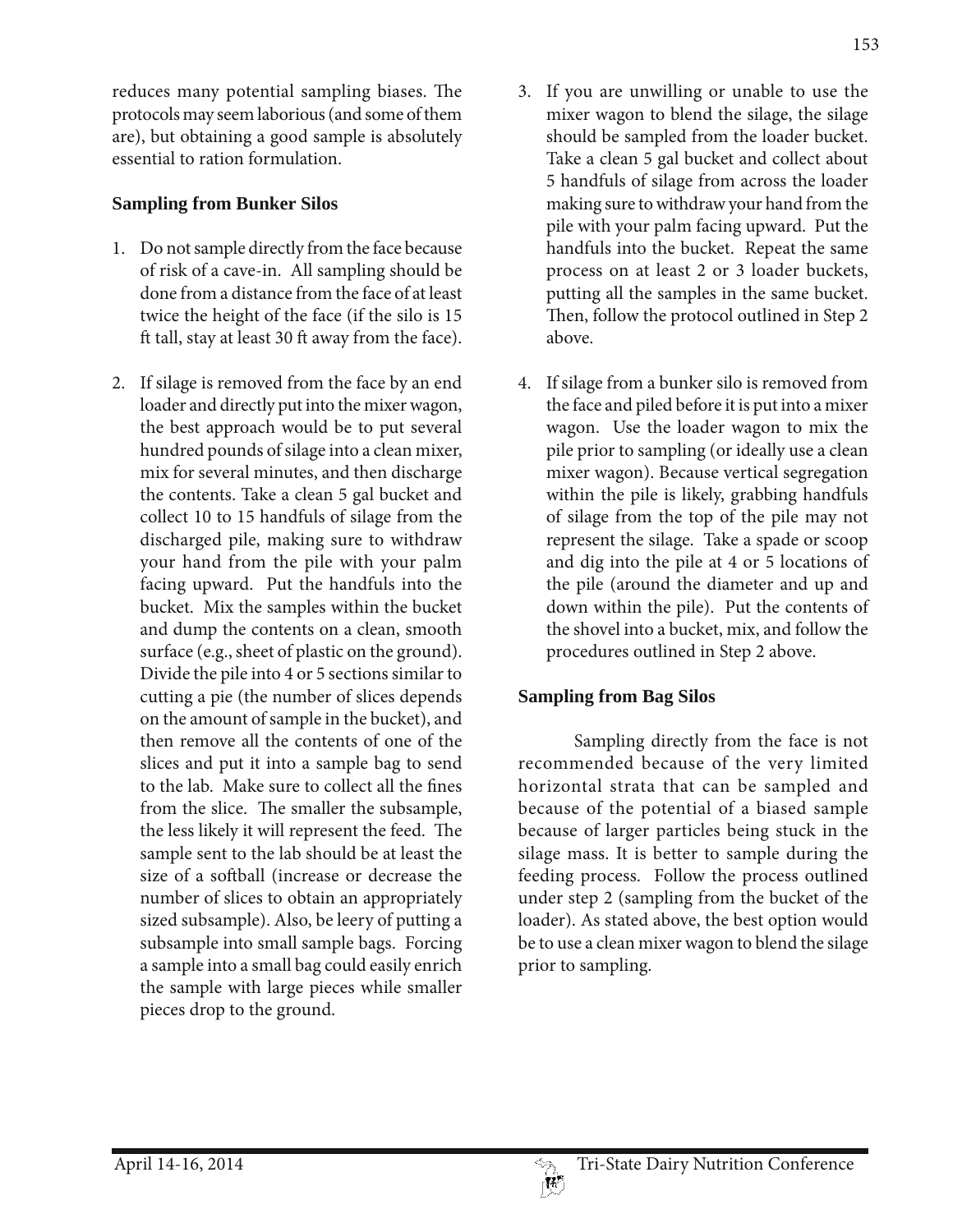### **Sampling from Upright Silos**

If silage is delivered directly from the silo into the mixer wagon, samples should be taken before and after filling the mixer. Put a container under the outlet that is large enough to collect everything, run the unloader to get 2 or 3 gallons of silage. Move the container and fill the mixer wagon. Repeat the process and collect another 2 or 3 gallons of silage. Mix the two subsamples and follow the subsampling procedure in Step 2 above.

#### **Sampling Baled Hay**

Use a sampling tool specifically designed to sample bales and make sure the teeth are sharp. Based on a statistical study of large (approximately 1000 lb) rectangular bales of alfalfa hay, 12 randomly selected bales needed to be sampled to adequately represent a single truckload (approximately 20 tons) of hay (Sheaffer et al., 2000). Each bale should be sampled once from the small end of the bale. The location of the core within the bale did not affect variation, but avoid probing within about 2 inches of the edges because the density of the bale may not be adequate to ensure representative sampling of stems. The 12 cores should be directly placed into a single plastic bag and the entire bag sent to the lab. Avoid subsampling hay cores because loss of small particles is highly likely.

#### **Evaluating Sampling Techniques**

A good sampling technique should reduce sampling error (i.e., the nutrient composition of repeated samples is similar) and should be accurate (sample results are similar to the true composition of the feed). Accuracy is very difficult to determine because you never know the true composition of the feed you are sampling. Sampling error, however, can be evaluated

by repeated sampling. Consider developing a written standard operating procedure **(SOP)** for sampling. Then, over a relatively short period (1 or 2 weeks), take 4 samples of the forage following your SOP, send the samples to a good lab (use a single lab), and have the samples analyzed for DM and NDF. On larger farms that are removing substantial amounts of silage, the repeated sampling could occur during the same day (e.g., sample when feeding different pens of cows). Calculate the standard deviation **(SD)** and mean (all Spreadsheet software can do these calculations), and then calculate the coefficient of variation **(CV)** by dividing the standard deviation by the mean and multiplying by 100. This process should be done on more than one of your client's farms. Based on data we collected from multiple farms, a CV of 4% or less indicates consistent sampling. If the CV you obtained is greater than 4%, make modifications to your SOP (write down the modifications) and repeat. Once you have developed good sampling techniques, occasionally test yourself by repeating this process.

#### **The Value of Multiple Samples**

Once you have developed good sampling techniques, taking multiple independent samples of the same forage still has value. For this discussion, multiple samples refers to samples of the same silage (e.g., silage is not knowingly changing such as a different cutting) taken over a short period of time (days or a few weeks). Independent means that the repeated samples are not subsamples (i.e., they are not different slices of the same pie as described above under sampling protocols). Using the average of repeated samples for diet formulation, rather than a single sample reduces the likelihood that a really bad diet will be formulated because of bad feed composition data. Figure 4 shows the NDF concentration of corn silage from a single farm over a 14-day period. The solid line represents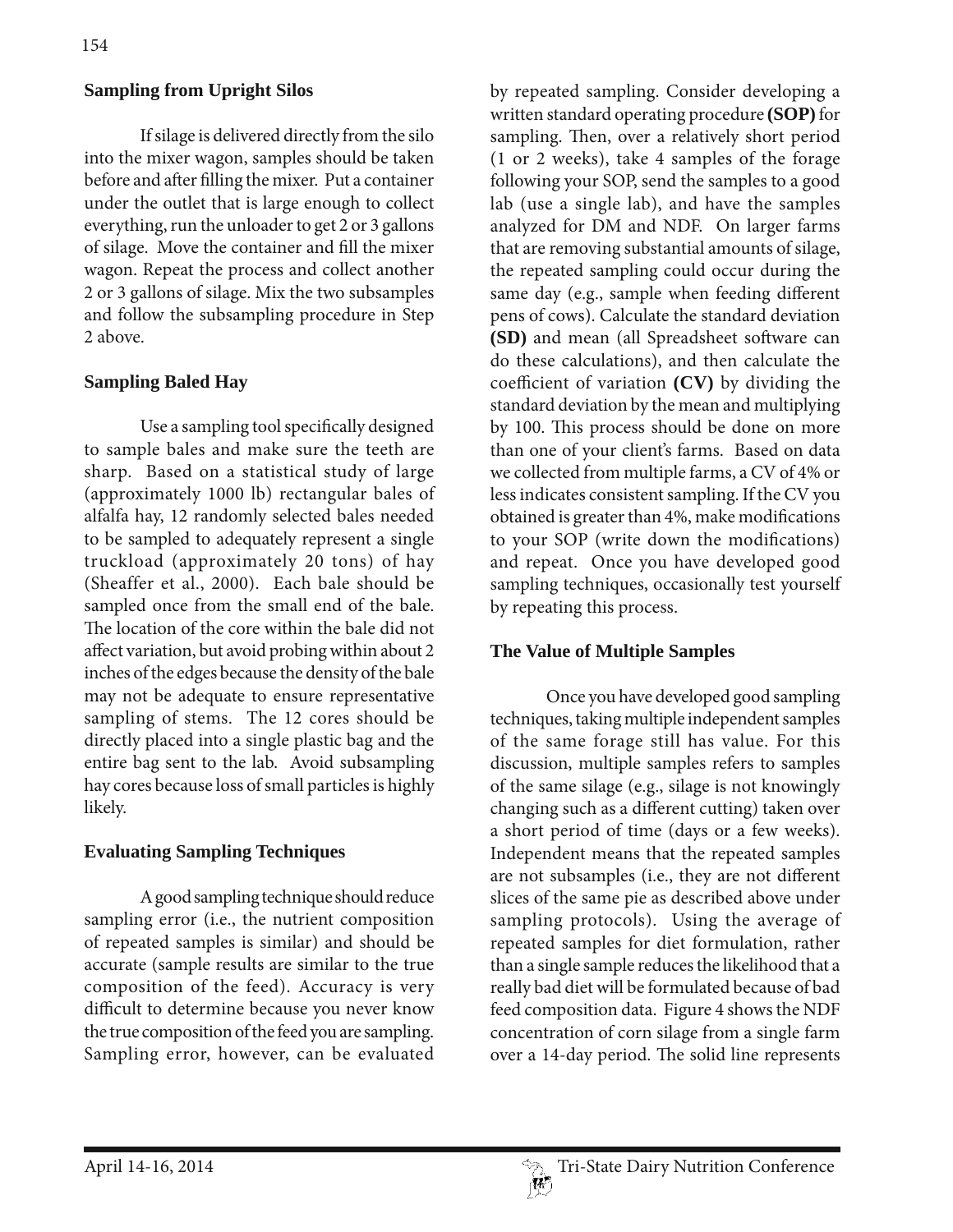data from a single sample per day from a single assay. The range, mean, SD, and CV for that line are: 9 percentage units, 36.5%, 2.61, and 7.1%. The dashed line in Figure 4 represents the mean of duplicate samples taken each day (single assay per sample). The range, mean, SD, and CV for that line are: 5 percentage units, 36.7%, 1.38, and 3.8%. Duplicate sampling had almost no effect on the overall mean but reduced measures of variation by about 50%. A single sample could have been as much as 5.2 percentage units from the overall mean; whereas, the mean of duplicate samples was at most 3 percentage units from the mean. Using means of repeated samples greatly reduces the risk of a bad sample.

# **Optimum Sampling Design: The Columbo software**

Simply stated, an optimal sampling design for forages is one that keeps analytical and sampling costs low, and at the same time, prevents major loses in income because the diet was not formulated correctly (e.g., excess supplementation costs, lost milk production, health problems, etc.). The equations underlying the optimal sampling design assume what is known as a *renewal reward process*. Simply put, this says that the forage (ration) will not fix itself unless we intervene (i.e., adjust the ration when the forage changes). To intervene implies that we must have detected a change in the nutritional composition of the forage or feed in question. The monitoring of feed composition is done using an X-bar control chart: composition results are plotted on the Y-axis and time (dates) on the X-axis. What we want to know is:

- (a) how often should we sample,
- (b) how many samples should we take, and
- (c) how much do the lab results have to be different from the running average before we should intervene?

The Columbo software provides the optimal answer given a certain set of circumstances. The theory and details behind this software have been published previously (St-Pierre and Cobanov, 2007a, b). Here, 'optimal' is defined as the minimum total quality cost, which is the sum of all costs associated with the monitoring of feed composition and the losses incurred when the forage has changed, but we have not intervened yet (reduced milk production or greater feed costs). To determine the optimum sampling design, Columbo requires 12 inputs (Figure 5). Fortunately, not all 12 inputs have the same importance, and we provide default values that will work well in most instances. However, 3 inputs are particularly important:

- 1. *The number of cows in the herd*. This is because a single feed analysis costs the same whether one milks 50 or 1,000 cows, but a drop of 2 lb/cow/day in milk production has a 20-fold greater impact on herd production (and income) for the latter.
- 2. *Milk price*. This too is related to the economic loss due to a drop in production.
- 3. *Milk production loss when feed composition changes*. This input is a little more difficult to figure out. What it means is: by how much would daily production per cow change if the feed changed by the magnitude that we want to detect? For example, if the corn silage NDF was to go from 38 to 42% of DM, what would this do to milk production? One way to answer this is by changing the composition of the forage in the ration balancing software and then look at how much this affects energy and protein allowable milk. Based on previous research, we have conducted (McBeth et al., 2013; Yoder et al., 2013) a short term change (probably 1 or 2 days) in diet composition appears to have little impact on cows; however, over longer periods, an imbalanced diet will reduce milk yields.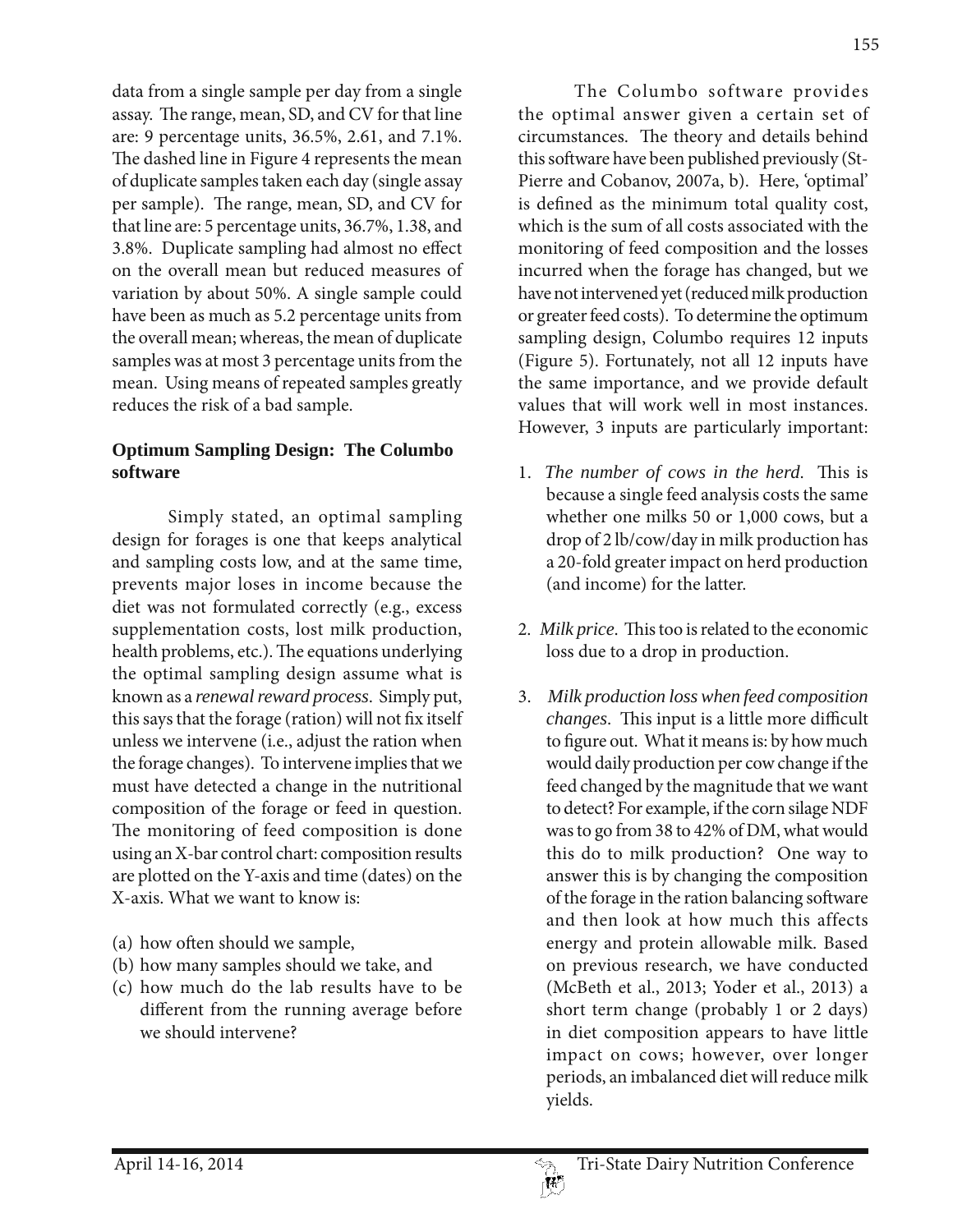There are instances when you are not quite sure about the correct inputs. For example, you really do not know what the price of milk will be in the next 12 months when you are setting up a yearly sampling plan. Or, you really do not know how much the composition of the forage will change over that time period. Columbo has an *Uncertainty Optimizer* module to figure out the best sampling design over a range of multiple uncertain inputs. The downside to using this function is that it requires a huge amount of calculations. Hence, it takes a couple minutes to get the answer, even on a high-speed computer.

Columbo also allows fixing some parameter values. For example, suppose that the optimum schedule would be to sample every 6 days. You might think that sampling every 7 days – always on the same day of the week – would be far more manageable. You could fix the sampling frequency parameter (using the parameter fixing tab) to 7 and re-optimize. The total quality costs will be greater when you fix a parameter, but we have found that fixing only one (and sometimes 2) does not materially change the total costs. In other words, there are many near optimal sampling designs that are just equally as good; some are more convenient than others. As for what to monitor, it really seems that monitoring the moisture and NDF contents of forages would capture nearly all significant changes in forage composition (for diets based heavily on alfalfa silage, its CP concentration also should be monitored). The Columbo software is available free of charge at http:// **dairy.osu.edu** (Click on the heading, "OSU Dairy Computer Software" located on the right size of the screen).

## **Conclusions**

Good samples are the cornerstone of good diet formulation. If sampling technique is poor and the uncertainty surrounding feed composition data is expressed as plus

or minus several percentage units, using nutritional models that formulate diets to the tenth decimal place will not result in well formulated, consistent diets. Good SOP for sampling should be developed and followed. Multiple samples of feeds should be taken to monitor sampling variation and averages of composition data should be used rather than data from a single sample to reduce the impact of improper sampling. Software is available to develop optimal sampling designs for specific farms which should help increase overall farm profitability.

# **Acknowledgements**

Part of this project was supported by a grant from the National Research Initiative from the USDA National Institute of Food and Agriculture. We also want to thank the farmers who participated in this project.

# **References**

Hunt, C.W., W. Kezar, and R. Vinande. 1989. Yield, chemical composition and ruminal fermentability of corn whole plant, ear, and stover as affected by maturity. J. Prod. Agr. 2:357-361.

McBeth, L.J., N.R. St-Pierre, D.E. Shoemaker, and W.P. Weiss. 2013. Effects of transient changes in silage dry matter concentration on lactating dairy cows. J. Dairy Sci. 96:3924-3935.

Sheaffer, C.C., N.P. Martin, J.G. Jewett, J. Halgerson, R.D. Moon, and G.R. Cuomo. 2000. Sampling requirements for forage quality characterization of rectangular hay bales. Agron. J. 92:64-68.

St-Pierre, N.R., and B. Cobanov. 2007a. A model to determine the optimal sampling schedule of diet components. J. Dairy Sci. 90:5383-5394.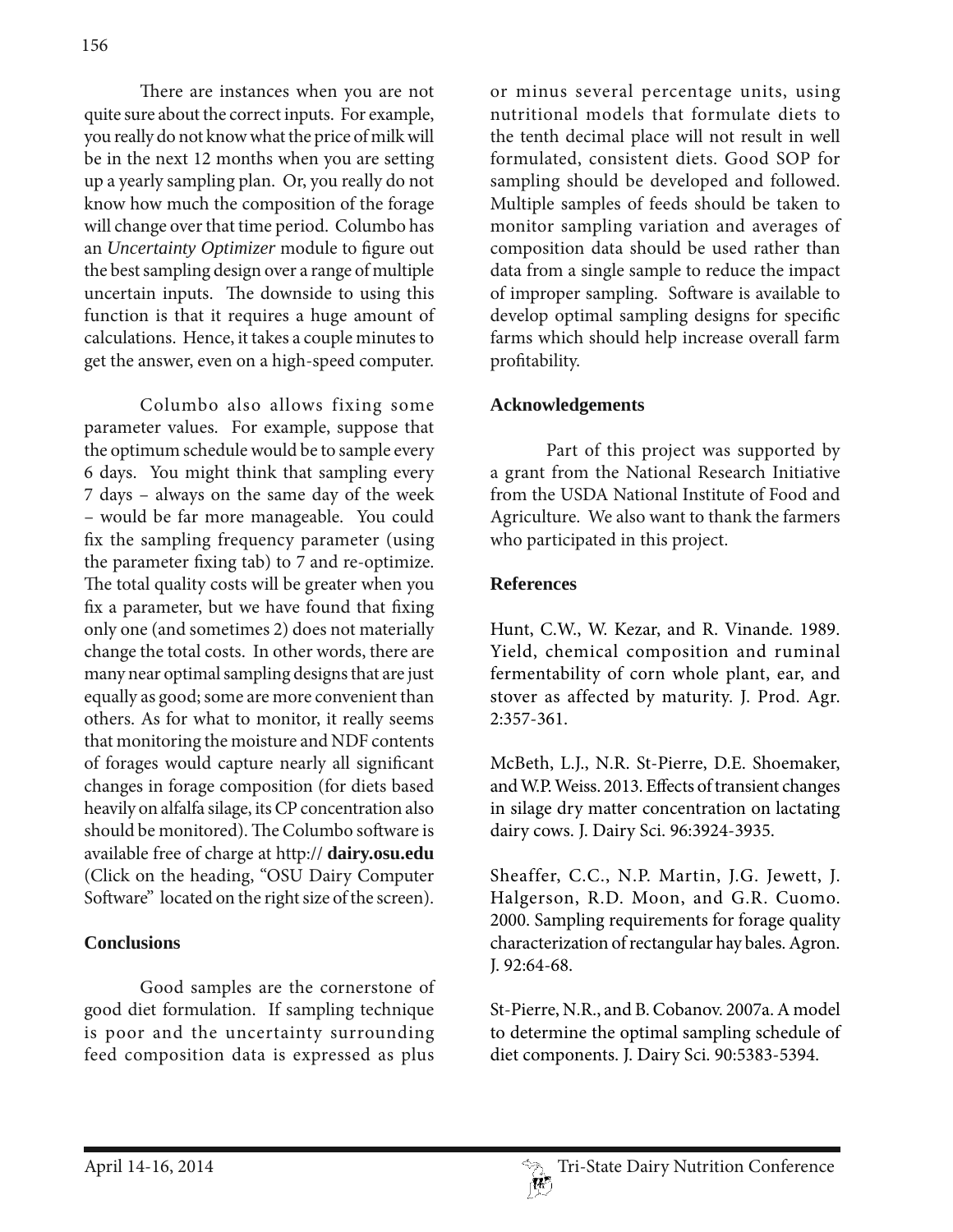St-Pierre, N.R., and B. Cobanov. 2007b. Optimal sampling schedule of diet components: Model robustness to departure from assumptions. J. Dairy Sci. 90:5395-5404.

Thomas, E.D., P. Mandebvu, C.S. Ballard, C.J. Sniffen, M.P. Carter, and J. Beck. 2001. Comparison of corn silage hybrids for yield, nutrient composition, in vitro digestibility, and milk yield by dairy cows. J. Dairy Sci. 84:2217- 2226.

Yoder, P.S., N.R. St-Pierre, K.M. Daniels, K.M. O'Diam, and W.P. Weiss. 2013. Effects of short term variation in forage quality and forage to concentrate ratio on lactating dairy cows. J. Dairy Sci. 96:6596-6609.

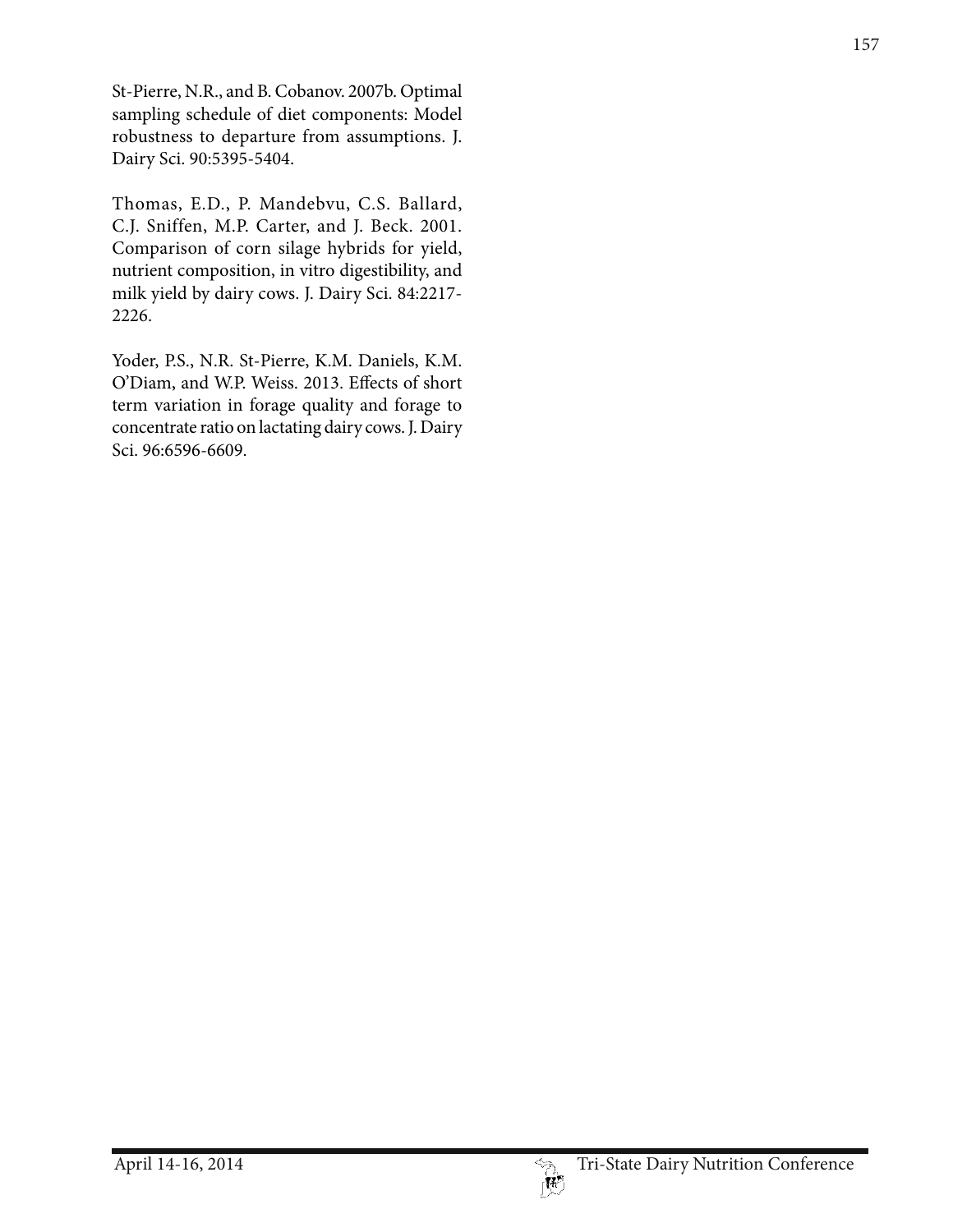|               | % of Plant DM | NDF, % of DM | IVNDFD, % of NDF |  |
|---------------|---------------|--------------|------------------|--|
| Cob           | 6.5           | 84.0         | 55.8             |  |
| Grain         | 49.8          | 11.0         | 89.7             |  |
| Husk          | 5.6           | 80.3         | 62.2             |  |
| Leaves        | 12.3          | 63.6         | 64.5             |  |
| <b>Stalks</b> | 25.1          | 76.7         | 39.2             |  |
| Tassel        | 0.7           | 78.1         | 32.8             |  |

**Table 1.** Concentration and 30 hr in vitro digestibility (IVNDFD) of NDF in corn silage and its component parts (Thomas et al., 2001).

**Table 2.** Hypothetical effects of biased samples on concentration and 30 hr in vitro digestibility of NDF (IVNDFD) of corn silage.

|                                            |                                    | Biased Sample <sup>2</sup> |            |
|--------------------------------------------|------------------------------------|----------------------------|------------|
|                                            | Representative sample <sup>1</sup> | Extra stalk                | Less stalk |
| % of Whole plant DM                        | 100                                | 100                        | 100        |
| Cob                                        | 6.5                                | 5.8                        | 7.2        |
| Grain                                      | 49.8                               | 44.3                       | 55.3       |
| Husk                                       | 5.6                                | 5.0                        | 6.2        |
| Leaves                                     | 12.3                               | 10.9                       | 13.7       |
| <b>Stalk</b>                               | 25.1                               | 33.4                       | 16.8       |
| Tassel                                     | 0.7                                | 0.6                        | 0.8        |
| Whole plant NDF <sup>3</sup> , % of DM     | 43.0                               | 46.8                       | 39.3       |
| Whole plant IVNDFD <sup>3</sup> , % of NDF | 54.6                               | 56.3                       | 53.0       |
| Whole plant starch <sup>4</sup> , % of DM  | 34.9                               | 31.0                       | 38.7       |

1 Plant proportions and concentrations of NDF and IVNDFD of the components are from Thomas et al. (2001).

2 The Extra Stalk biased sample has 33% more stalk than the representative sample (all other components were decreased proportionately) and the Less Stalk biased sample as 33% less stalk than the representative sample.

3 Whole plant NDF and IVNDFD data were calculated from weighted means of the nutrient data (Table 1) of the plant components.

4 Whole plant starch data are not from Thomas et al. (2001). Those values were calculated assuming grain contained 70% starch and all other plant parts contained 0% starch.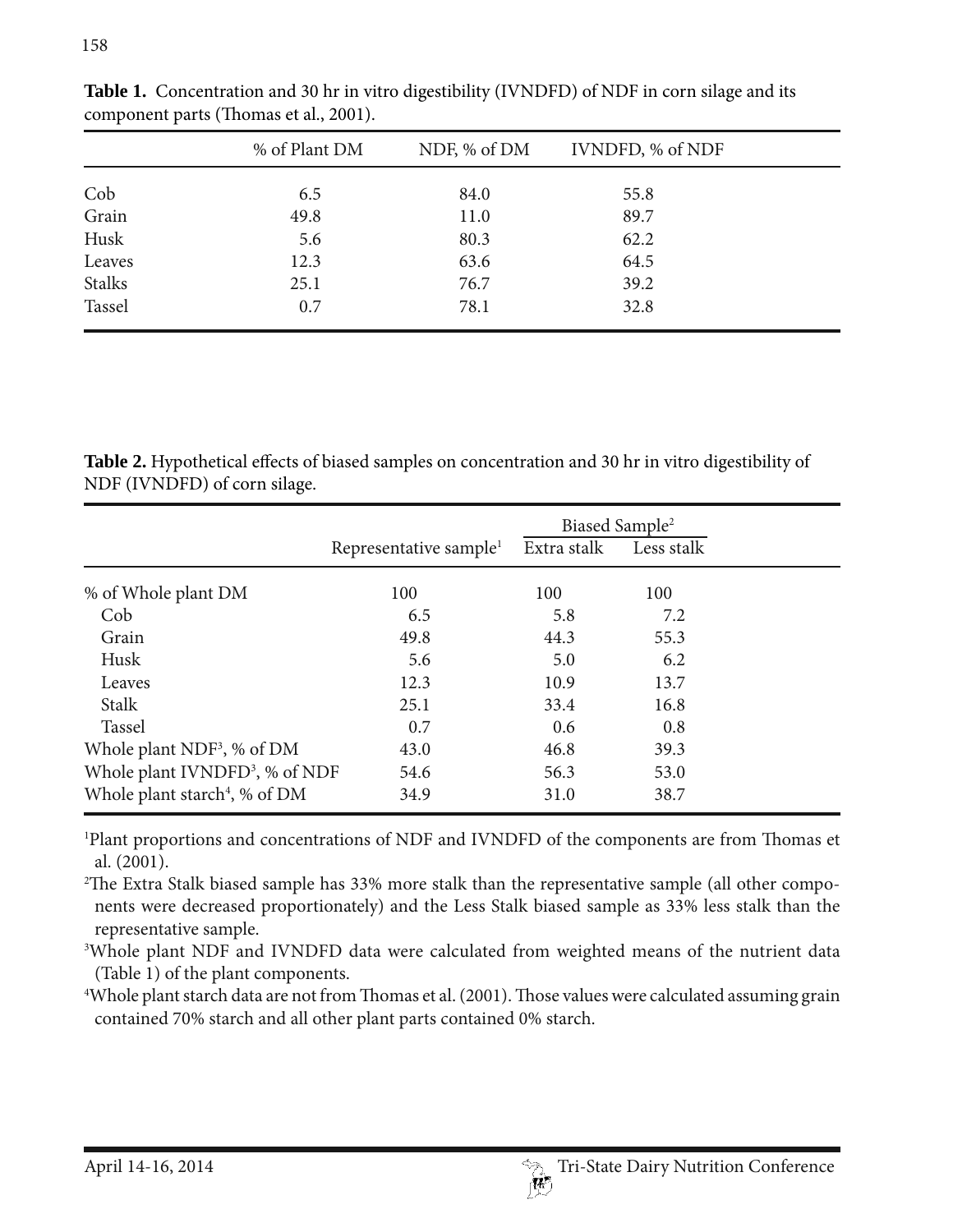

**Figure 1.** The concentrations of NDF in corn silage from 2 different farms near Wooster, OH. The silages were sampled daily over a 14-day period. Each data point represents the value from a single assay of a single sample. The coefficient of variation (CV) for Farm 1 is 3.7% and 7.1% for Farm 2. Based on the data shown, it is unknown whether the difference in variation between farms is caused by sampling error or true day-to-day variation.

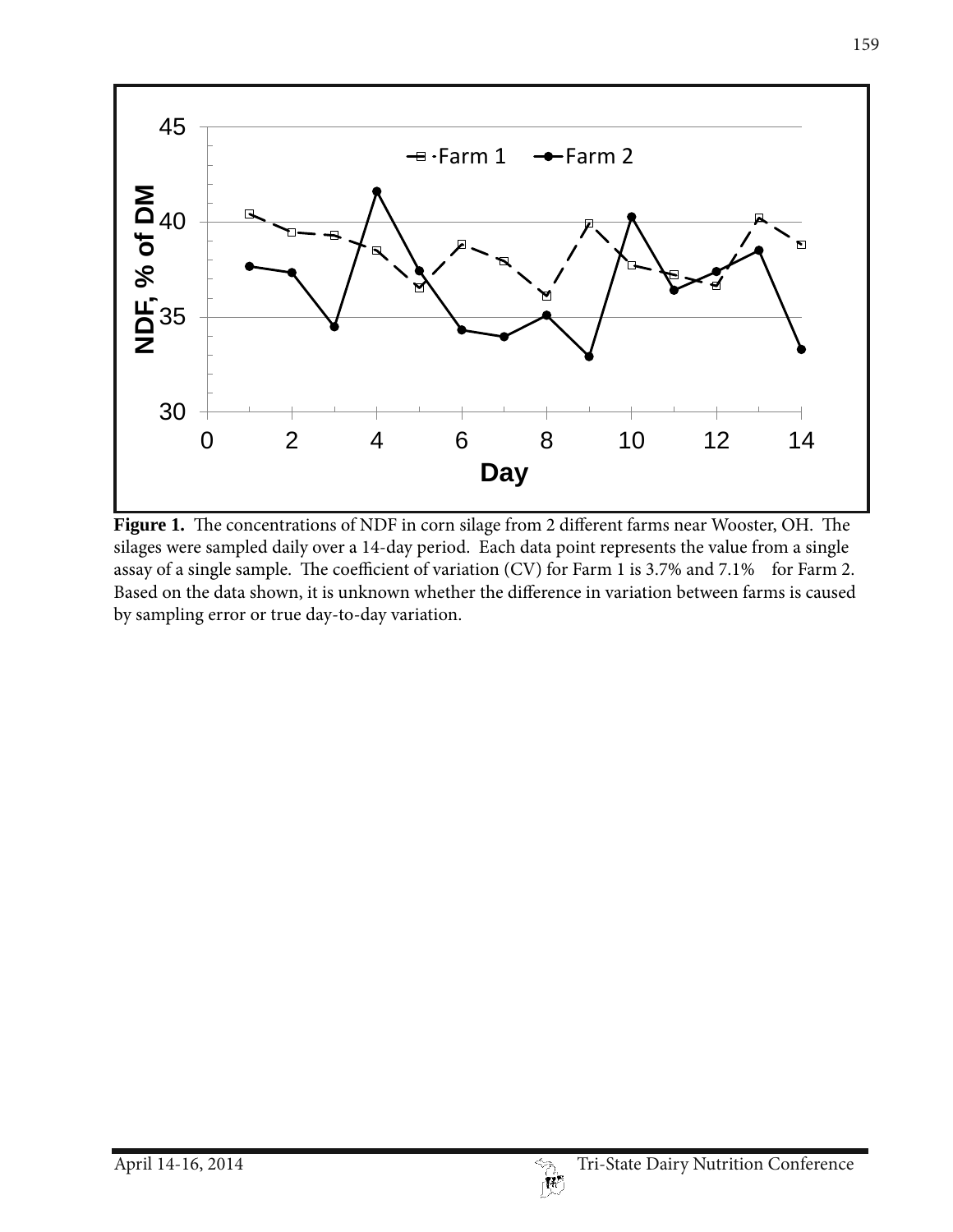





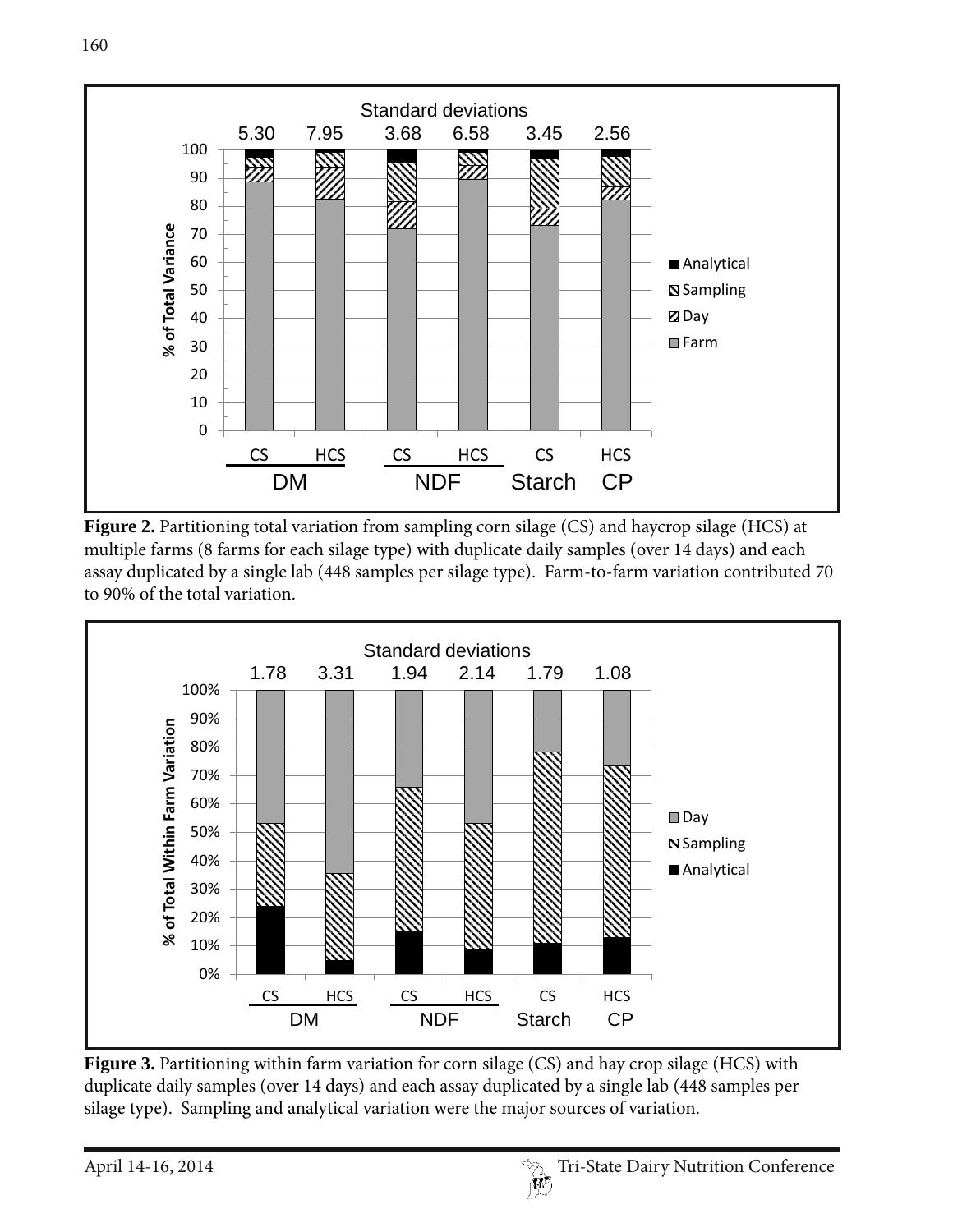

**Figure 4.** Effect of duplicate daily sampling on reducing variation in corn silage NDF concentration. The data are from a single farm. The solid line is data from a single assay of a single daily sample (Farm 2 data from Figure 1). The dashed line is the mean of the sample used in the solid line plus its duplicate sample. The coefficient of variation for the single sample line is 7.1% and 3.8% for the duplicate sample line.